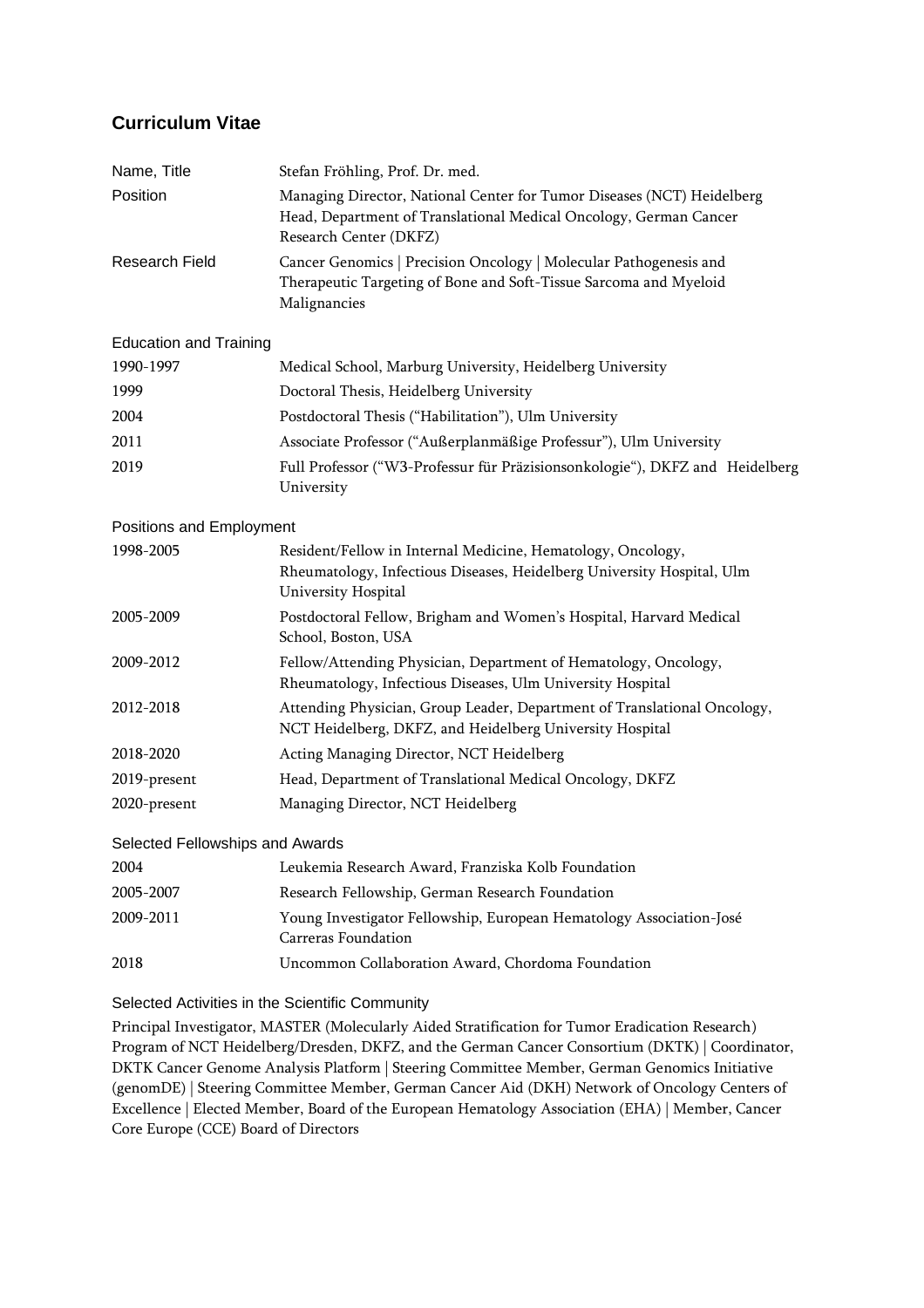## Selected Recent Publications

- Horak P, … , Glimm H,\* Fröhling S.\* Comprehensive genomic and transcriptomic analysis for guiding therapeutic decisions in patients with rare cancers. Cancer Discov 11:2780-2795, 2021.
- Koelsche C, … , Fröhling S, Pfister SM, von Deimling A. Sarcoma classification by DNA methylation profiling. Nat Commun 12:498, 2021.
- Uhrig S, ..., Fröhling S, Brors B. Accurate and efficient detection of gene fusions from RNA sequencing data. Genome Res 31:448-460, 2021.
- Słabicki M, … , Fröhling S, Nowak RP, Fischer ES, Ebert BL. Small-molecule-induced polymerization triggers degradation of BCL6. Nature 588:164-168, 2020.
- Jensen P, ..., Scholl C,\* Fröhling S.\* Requirement for LIM kinases in acute myeloid leukemia. Leukemia 34:3173-3185, 2020.
- Vu T, … , Fröhling S, Scholl C, Lane SW. Hematopoietic stem and progenitor cell-restricted Cdx2 expression induces transformation to myelodysplasia and acute leukemia. Nat Commun 11:3021, 2020.
- Słabicki M, … , Fröhling S, Golub TR, Fischer ES, Thomä NH, Ebert BL. The CDK inhibitor CR8 mediates cyclin K degradation through the CUL4-RBX1-DDB1 E3 ubiquitin ligase. Nature 585:293-297, 2020.
- Voronina N, … , Fröhling S, Ernst A. The landscape of chromothripsis across adult cancer types. Nat Commun 11:2320, 2020.
- Ronellenfitsch MW, … , Steinbach JP,\* Reuss DE,\* Glimm H,\* Stenzinger A,\* Fröhling S.\* Targetable ERBB2 mutations identified in neurofibroma/schwannoma hybrid nerve sheath tumors. J Clin Invest 130:2488-2495, 2020.
- Gröschel S, ..., Glimm H,\* Schlesner M,\* Fröhling S.\* Defective homologous recombination DNA repair as therapeutic target in advanced chordoma. Nat Commun 10:1635, 2019.
- Heining C, ... , Fröhling S,\* Glimm H.\* NRG1 fusions in KRAS wild-type pancreatic cancer. Cancer Discov 8:1087-1095, 2018.
- Chudasama P, … , Fröhling S. Integrative genomic and transcriptomic analysis of leiomyosarcoma. Nat Commun 9:144, 2018.

## Full Publication List

https://www.ncbi.nlm.nih.gov/myncbi/stefan.frohling.1/bibliography/public/